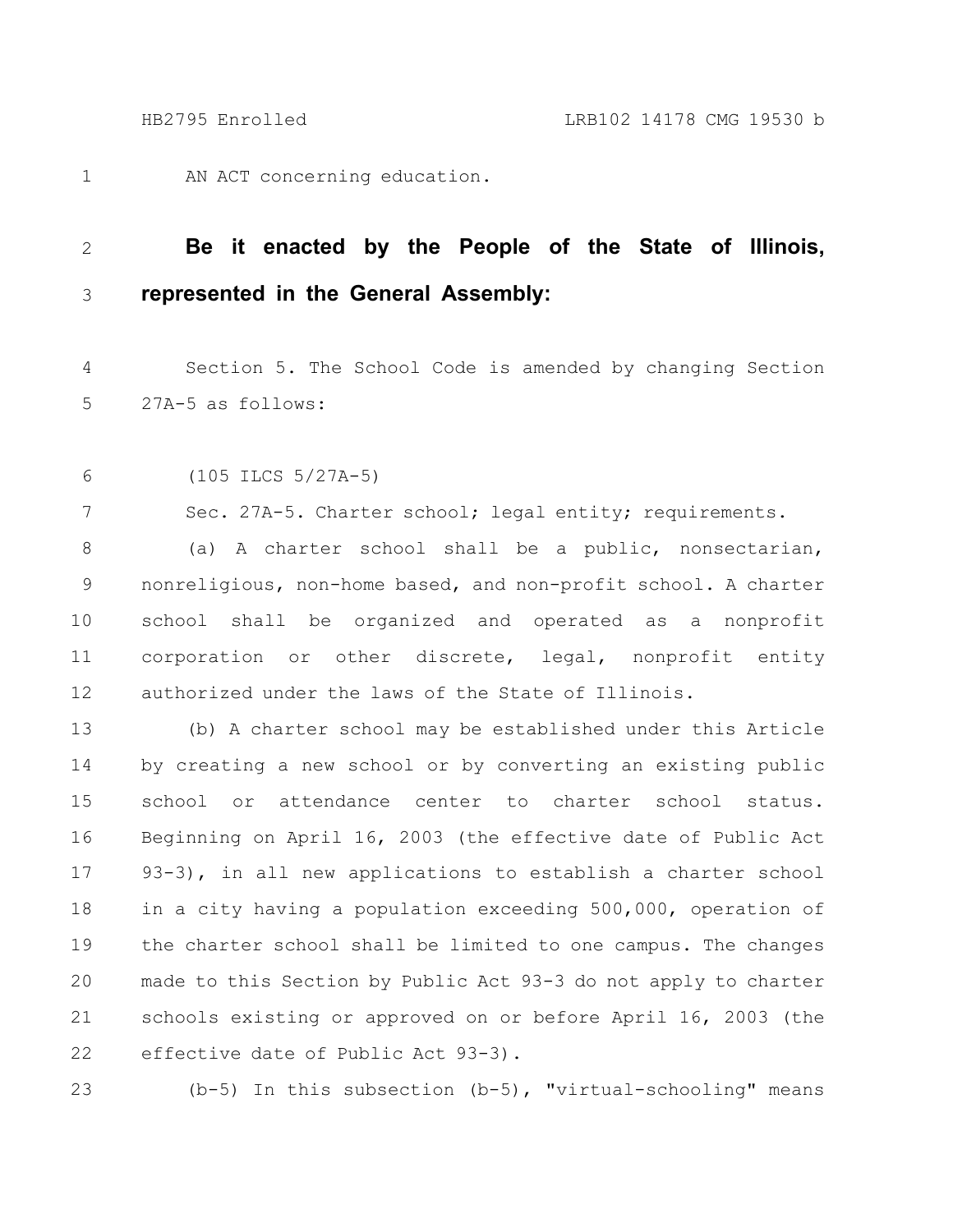HB2795 Enrolled - 2 - LRB102 14178 CMG 19530 b

a cyber school where students engage in online curriculum and instruction via the Internet and electronic communication with their teachers at remote locations and with students participating at different times. 1 2 3 4

From April 1, 2013 through December 31, 2016, there is a moratorium on the establishment of charter schools with virtual-schooling components in school districts other than a school district organized under Article 34 of this Code. This moratorium does not apply to a charter school with virtual-schooling components existing or approved prior to April 1, 2013 or to the renewal of the charter of a charter school with virtual-schooling components already approved prior to April 1, 2013. 5 6 7 8 9 10 11 12 13

(c) A charter school shall be administered and governed by its board of directors or other governing body in the manner provided in its charter. The governing body of a charter school shall be subject to the Freedom of Information Act and the Open Meetings Act. No later than January 1, 2021 (one year after the effective date of Public Act 101-291) this amendatory Act of the 101st General Assembly, a charter school's board of directors or other governing body must include at least one parent or guardian of a pupil currently enrolled in the charter school who may be selected through the charter school or a charter network election, appointment by the charter school's board of directors or other governing body, or by the charter school's Parent Teacher Organization 14 15 16 17 18 19 20 21 22 23 24 25 26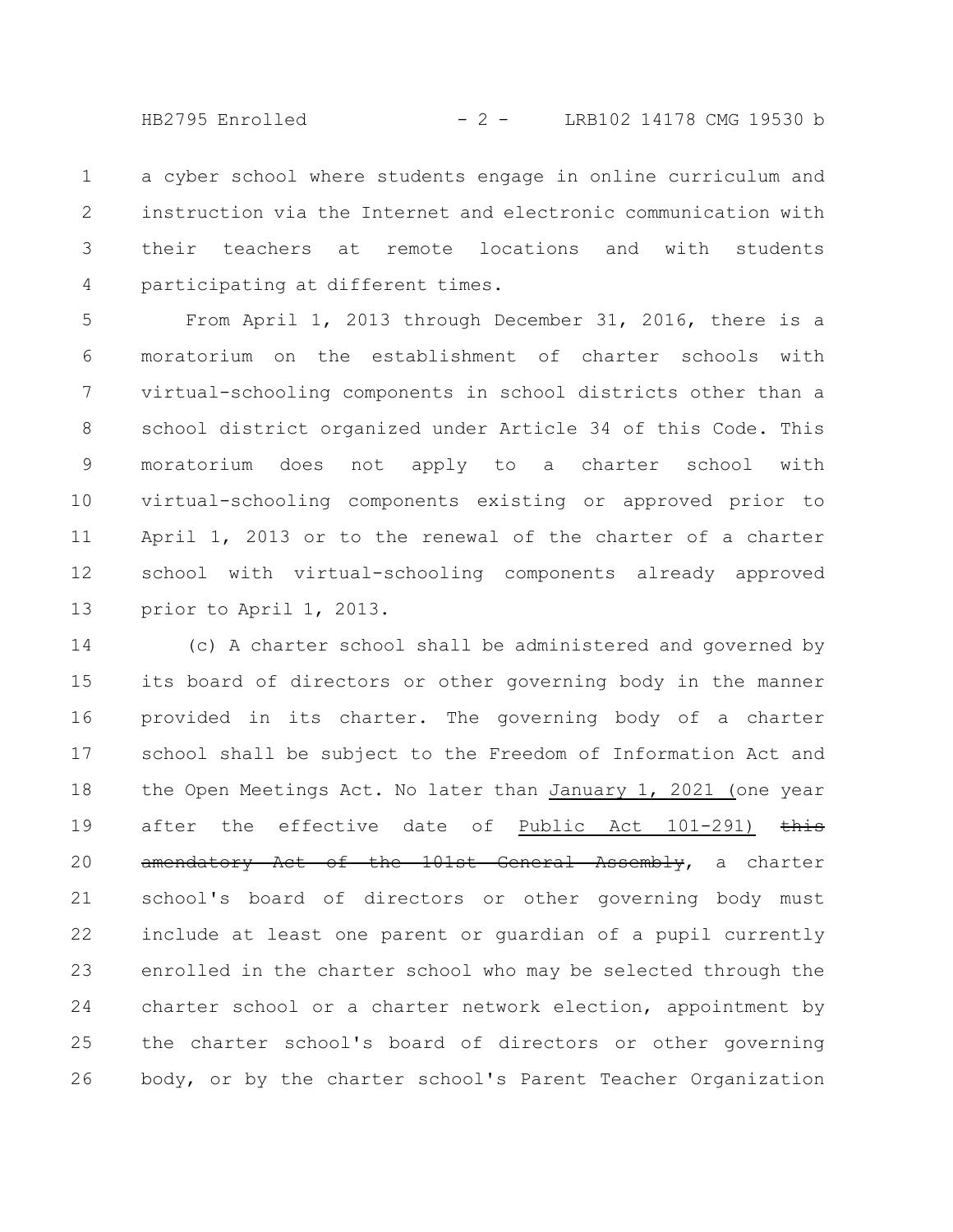HB2795 Enrolled - 3 - LRB102 14178 CMG 19530 b

or its equivalent. 1

(c-5) No later than January 1, 2021 (one year after the effective date of Public Act 101-291) this amendatory Act of the 101st General Assembly or within the first year of his or her first term, every voting member of a charter school's board of directors or other governing body shall complete a minimum of 4 hours of professional development leadership training to ensure that each member has sufficient familiarity with the board's or governing body's role and responsibilities, including financial oversight and accountability of the school, evaluating the principal's and school's performance, adherence to the Freedom of Information Act and the Open Meetings Act Aets, and compliance with education and labor law. In each subsequent year of his or her term, a voting member of a charter school's board of directors or other governing body shall complete a minimum of 2 hours of professional development training in these same areas. The training under this subsection may be provided or certified by a statewide charter school membership association or may be provided or certified by other qualified providers approved by the State Board of Education. 2 3 4 5 6 7 8 9 10 11 12 13 14 15 16 17 18 19 20 21

(d) For purposes of this subsection (d), "non-curricular health and safety requirement" means any health and safety requirement created by statute or rule to provide, maintain, preserve, or safeguard safe or healthful conditions for students and school personnel or to eliminate, reduce, or 22 23 24 25 26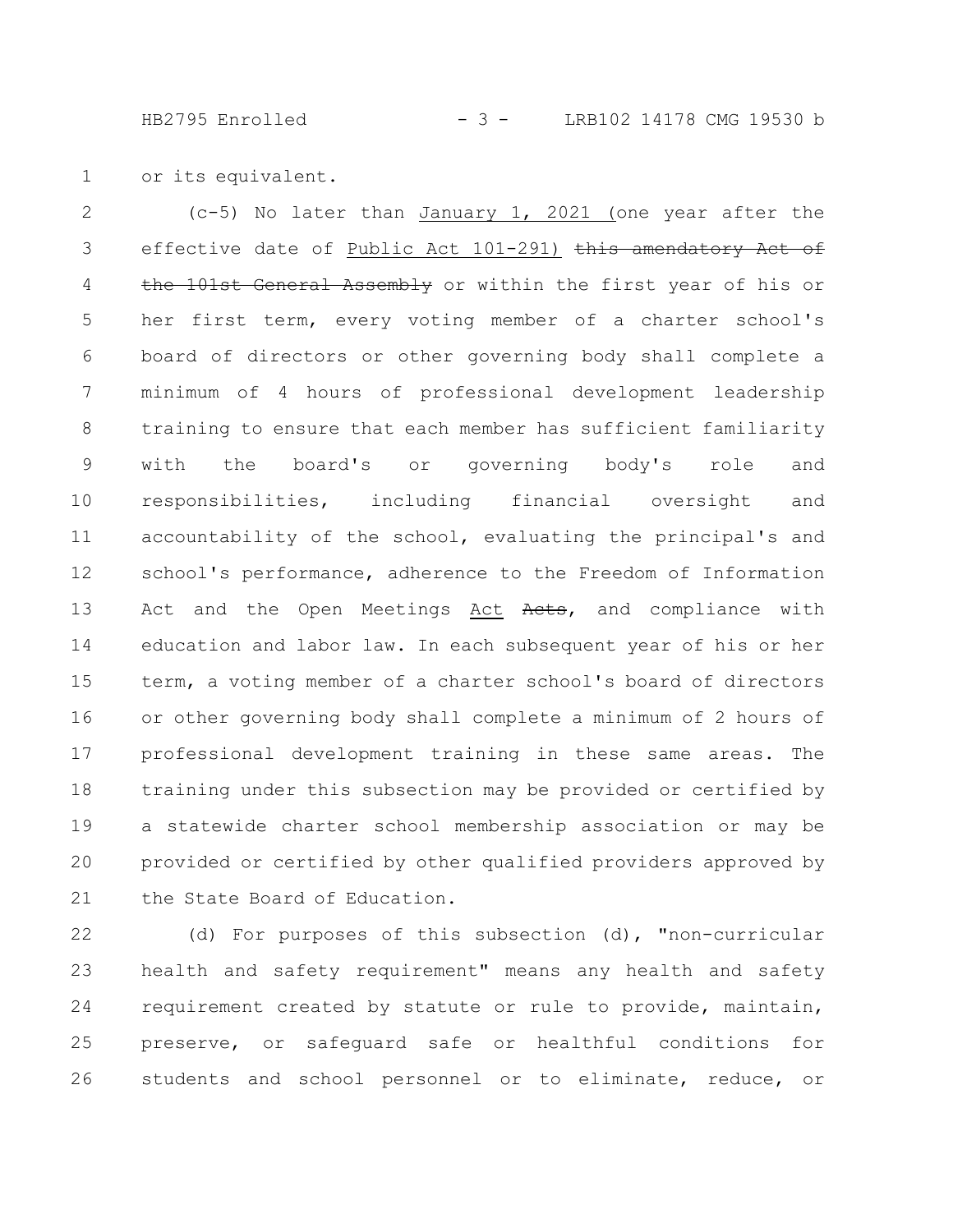HB2795 Enrolled - 4 - LRB102 14178 CMG 19530 b

prevent threats to the health and safety of students and school personnel. "Non-curricular health and safety requirement" does not include any course of study or specialized instructional requirement for which the State Board has established goals and learning standards or which is designed primarily to impart knowledge and skills for students to master and apply as an outcome of their education. 1 2 3 4 5 6 7

A charter school shall comply with all non-curricular health and safety requirements applicable to public schools under the laws of the State of Illinois. On or before September 1, 2015, the State Board shall promulgate and post on its Internet website a list of non-curricular health and safety requirements that a charter school must meet. The list shall be updated annually no later than September 1. Any charter contract between a charter school and its authorizer must contain a provision that requires the charter school to follow the list of all non-curricular health and safety requirements promulgated by the State Board and any non-curricular health and safety requirements added by the State Board to such list during the term of the charter. Nothing in this subsection (d) precludes an authorizer from including non-curricular health and safety requirements in a charter school contract that are not contained in the list promulgated by the State Board, including non-curricular health and safety requirements of the authorizing local school board. 8 9 10 11 12 13 14 15 16 17 18 19 20 21 22 23 24 25

26

(e) Except as otherwise provided in the School Code, a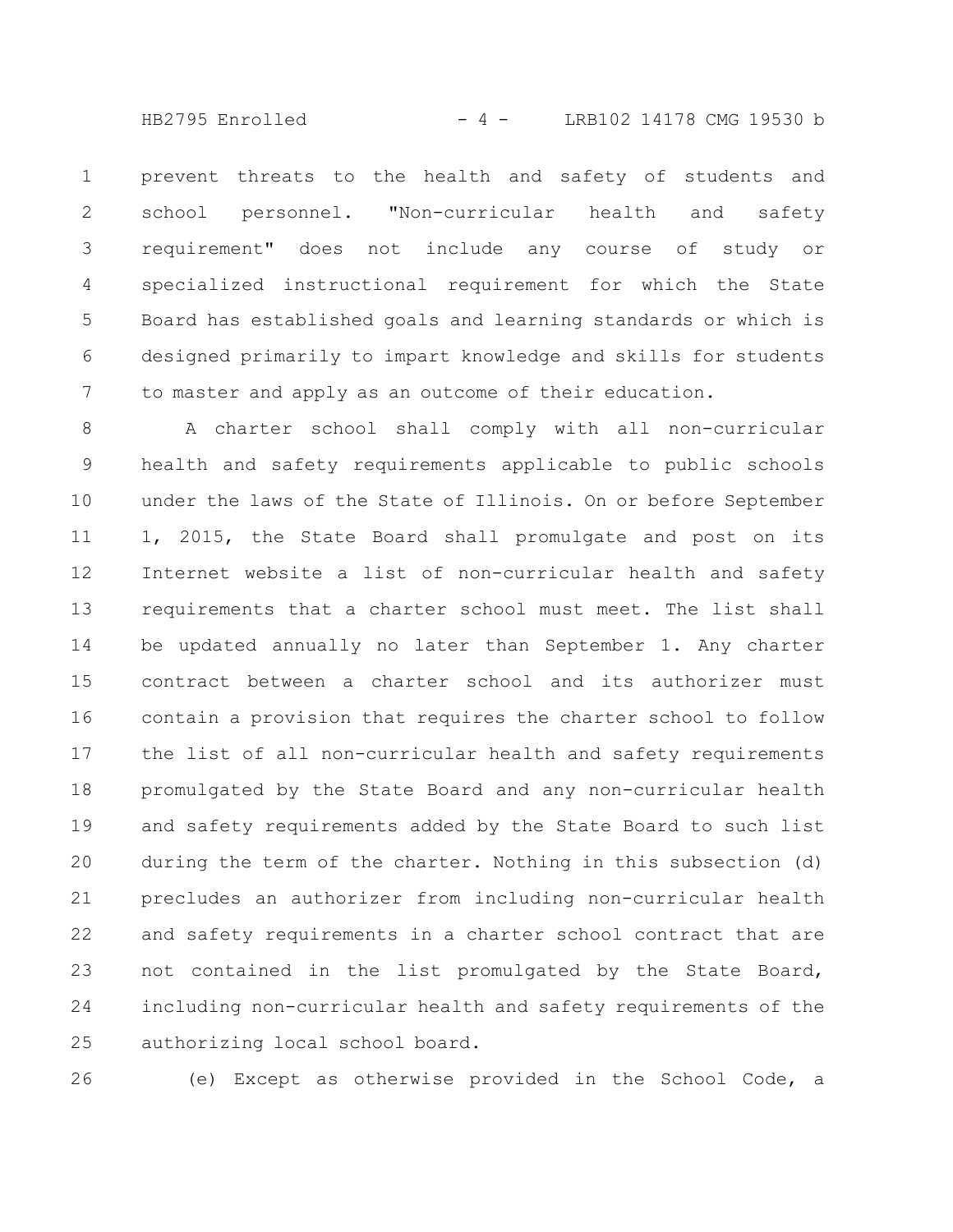HB2795 Enrolled - 5 - LRB102 14178 CMG 19530 b

charter school shall not charge tuition; provided that a charter school may charge reasonable fees for textbooks, instructional materials, and student activities. 1 2 3

(f) A charter school shall be responsible for the management and operation of its fiscal affairs, including, but not limited to, the preparation of its budget. An audit of each charter school's finances shall be conducted annually by an outside, independent contractor retained by the charter school. The contractor shall not be an employee of the charter school or affiliated with the charter school or its authorizer in any way, other than to audit the charter school's finances. To ensure financial accountability for the use of public funds, on or before December 1 of every year of operation, each charter school shall submit to its authorizer and the State Board a copy of its audit and a copy of the Form 990 the charter school filed that year with the federal Internal Revenue Service. In addition, if deemed necessary for proper financial oversight of the charter school, an authorizer may require quarterly financial statements from each charter school. 4 5 6 7 8 9 10 11 12 13 14 15 16 17 18 19 20

(g) A charter school shall comply with all provisions of this Article, the Illinois Educational Labor Relations Act, all federal and State laws and rules applicable to public schools that pertain to special education and the instruction of English learners, and its charter. A charter school is exempt from all other State laws and regulations in this Code 21 22 23 24 25 26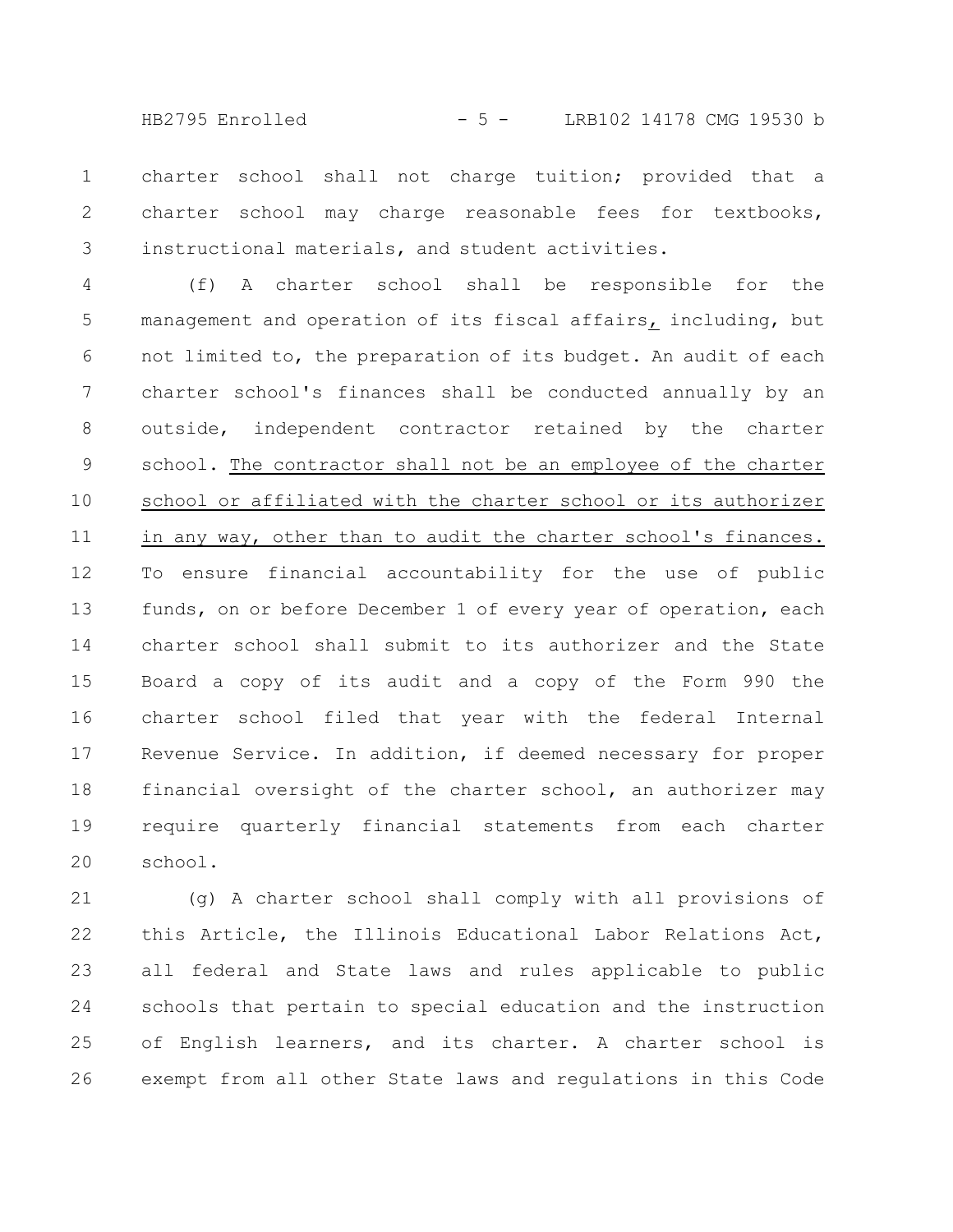HB2795 Enrolled - 6 - LRB102 14178 CMG 19530 b

governing public schools and local school board policies; however, a charter school is not exempt from the following: 1 2

(1) Sections 10-21.9 and 34-18.5 of this Code regarding criminal history records checks and checks of the Statewide Sex Offender Database and Statewide Murderer and Violent Offender Against Youth Database of applicants for employment; 3 4 5 6 7

(2) Sections 10-20.14, 10-22.6, 24-24, 34-19, and 34-84a of this Code regarding discipline of students; 8 9

(3) the Local Governmental and Governmental Employees Tort Immunity Act; 10 11

(4) Section 108.75 of the General Not For Profit Corporation Act of 1986 regarding indemnification of officers, directors, employees, and agents; 12 13 14

(5) the Abused and Neglected Child Reporting Act;

(5.5) subsection (b) of Section 10-23.12 and subsection (b) of Section 34-18.6 of this Code; 16 17

(6) the Illinois School Student Records Act;

(7) Section 10-17a of this Code regarding school report cards; 19 20

(8) the P-20 Longitudinal Education Data System Act;

(9) Section 27-23.7 of this Code regarding bullying prevention; 22 23

(10) Section 2-3.162 of this Code regarding student discipline reporting; 24 25

26

15

18

21

(11) Sections 22-80 and 27-8.1 of this Code;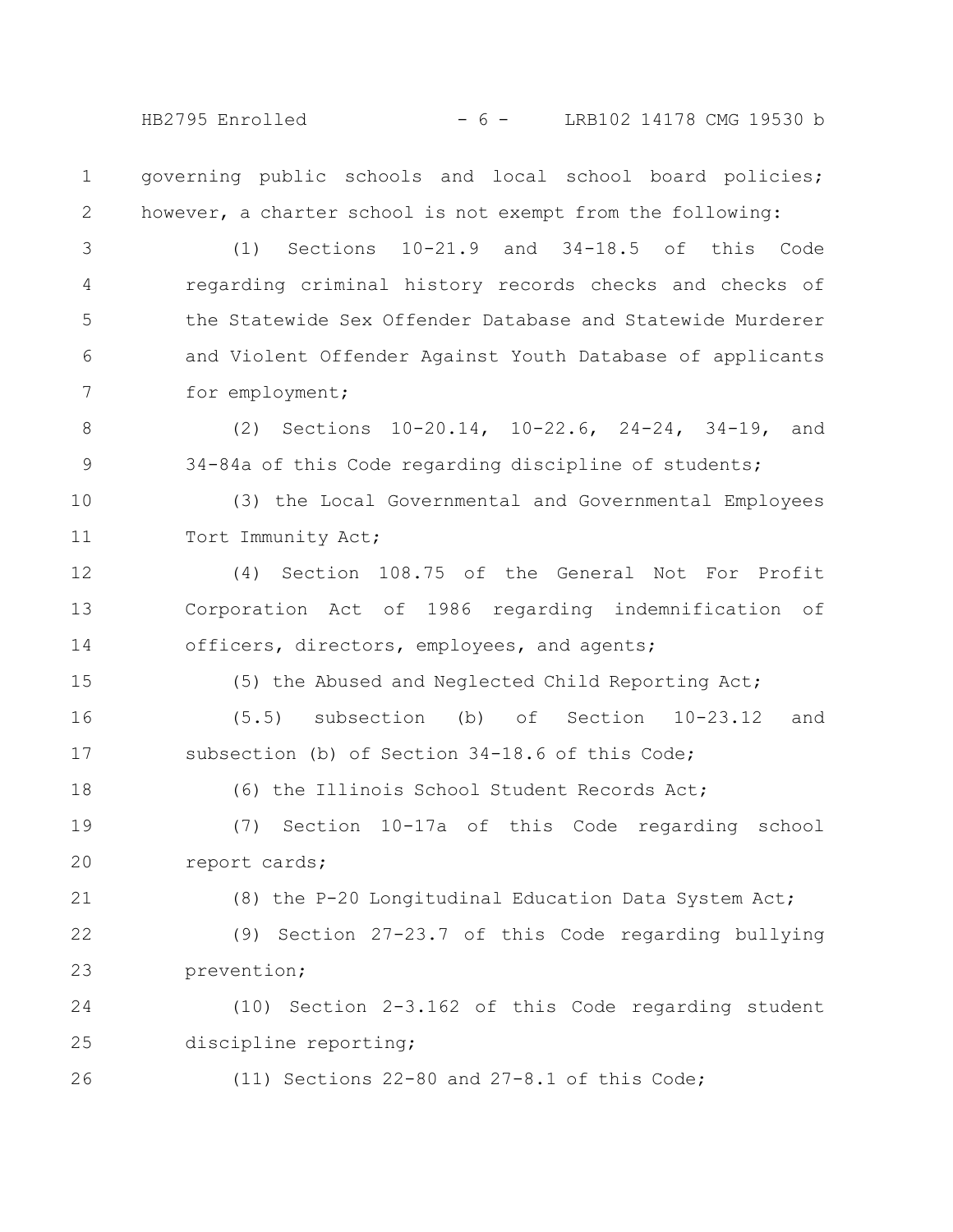HB2795 Enrolled - 7 - LRB102 14178 CMG 19530 b

- (12) Sections 10-20.60 and 34-18.53 of this Code; (13) Sections 10-20.63 and 34-18.56 of this Code; (14) Section 26-18 of this Code; (15) Section 22-30 of this Code;  $\frac{1}{\alpha}$ (16) Sections 24-12 and 34-85 of this Code; and-(17) the  $\left(16\right)$  The Seizure Smart School Act. The change made by Public Act 96-104 to this subsection 1 2 3 4 5 6 7
- (g) is declaratory of existing law. 8

(h) A charter school may negotiate and contract with a school district, the governing body of a State college or university or public community college, or any other public or for-profit or nonprofit private entity for: (i) the use of a school building and grounds or any other real property or facilities that the charter school desires to use or convert for use as a charter school site, (ii) the operation and maintenance thereof, and (iii) the provision of any service, activity, or undertaking that the charter school is required to perform in order to carry out the terms of its charter. However, a charter school that is established on or after April 16, 2003 (the effective date of Public Act 93-3) and that operates in a city having a population exceeding 500,000 may not contract with a for-profit entity to manage or operate the school during the period that commences on April 16, 2003 (the effective date of Public Act 93-3) and concludes at the end of the 2004-2005 school year. Except as provided in subsection (i) of this Section, a school district may charge a charter 9 10 11 12 13 14 15 16 17 18 19 20 21 22 23 24 25 26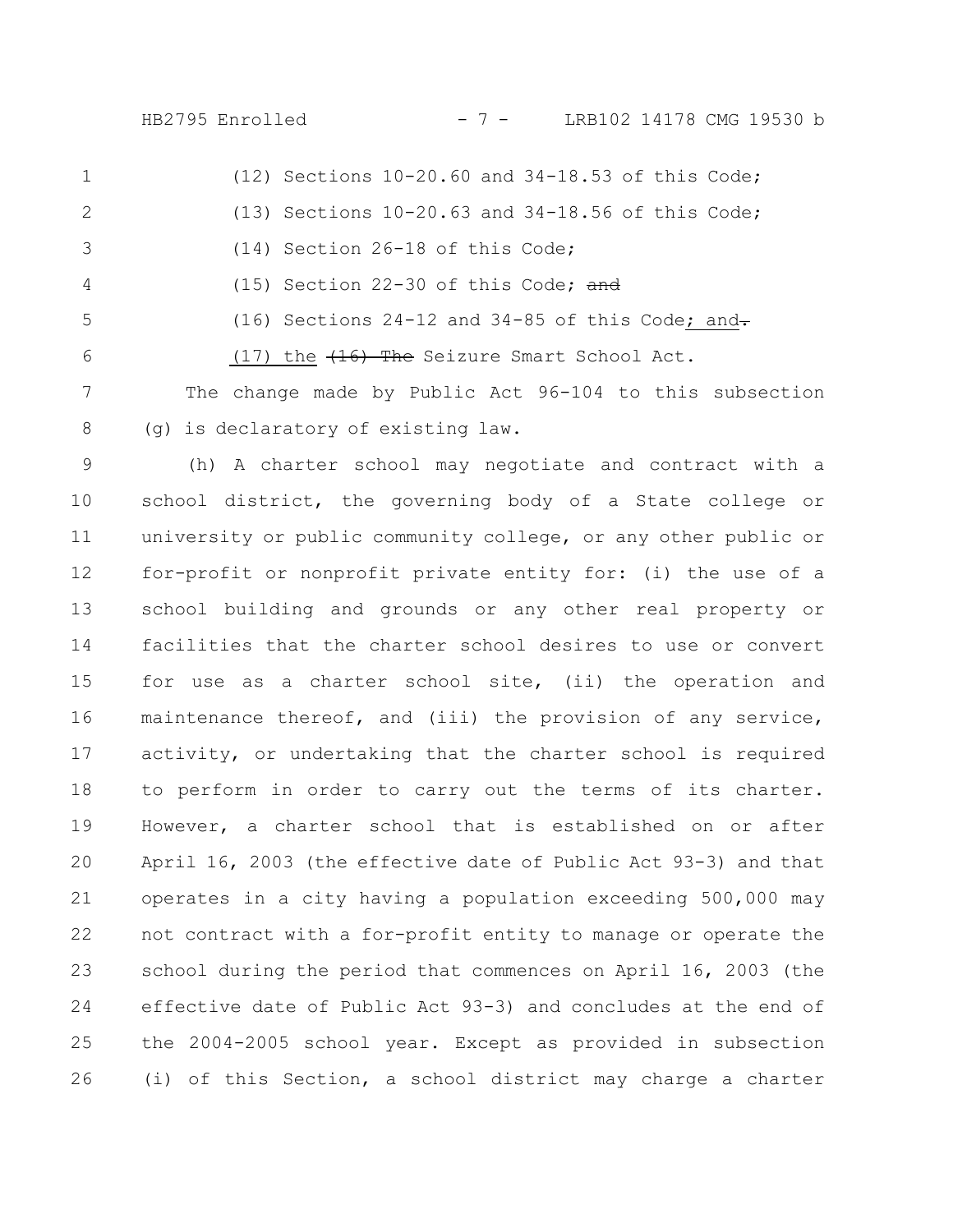HB2795 Enrolled - 8 - LRB102 14178 CMG 19530 b

school reasonable rent for the use of the district's buildings, grounds, and facilities. Any services for which a charter school contracts with a school district shall be provided by the district at cost. Any services for which a charter school contracts with a local school board or with the governing body of a State college or university or public community college shall be provided by the public entity at cost. 1 2 3 4 5 6 7 8

(i) In no event shall a charter school that is established by converting an existing school or attendance center to charter school status be required to pay rent for space that is deemed available, as negotiated and provided in the charter agreement, in school district facilities. However, all other costs for the operation and maintenance of school district facilities that are used by the charter school shall be subject to negotiation between the charter school and the local school board and shall be set forth in the charter. 9 10 11 12 13 14 15 16 17

(j) A charter school may limit student enrollment by age or grade level. 18 19

(k) If the charter school is approved by the State Board or Commission, then the charter school is its own local education agency. 20 21 22

(Source: P.A. 100-29, eff. 1-1-18; 100-156, eff. 1-1-18; 100-163, eff. 1-1-18; 100-413, eff. 1-1-18; 100-468, eff. 6-1-18; 100-726, eff. 1-1-19; 100-863, eff. 8-14-18; 101-50, eff. 7-1-20; 101-81, eff. 7-12-19; 101-291, eff. 1-1-20; 23 24 25 26